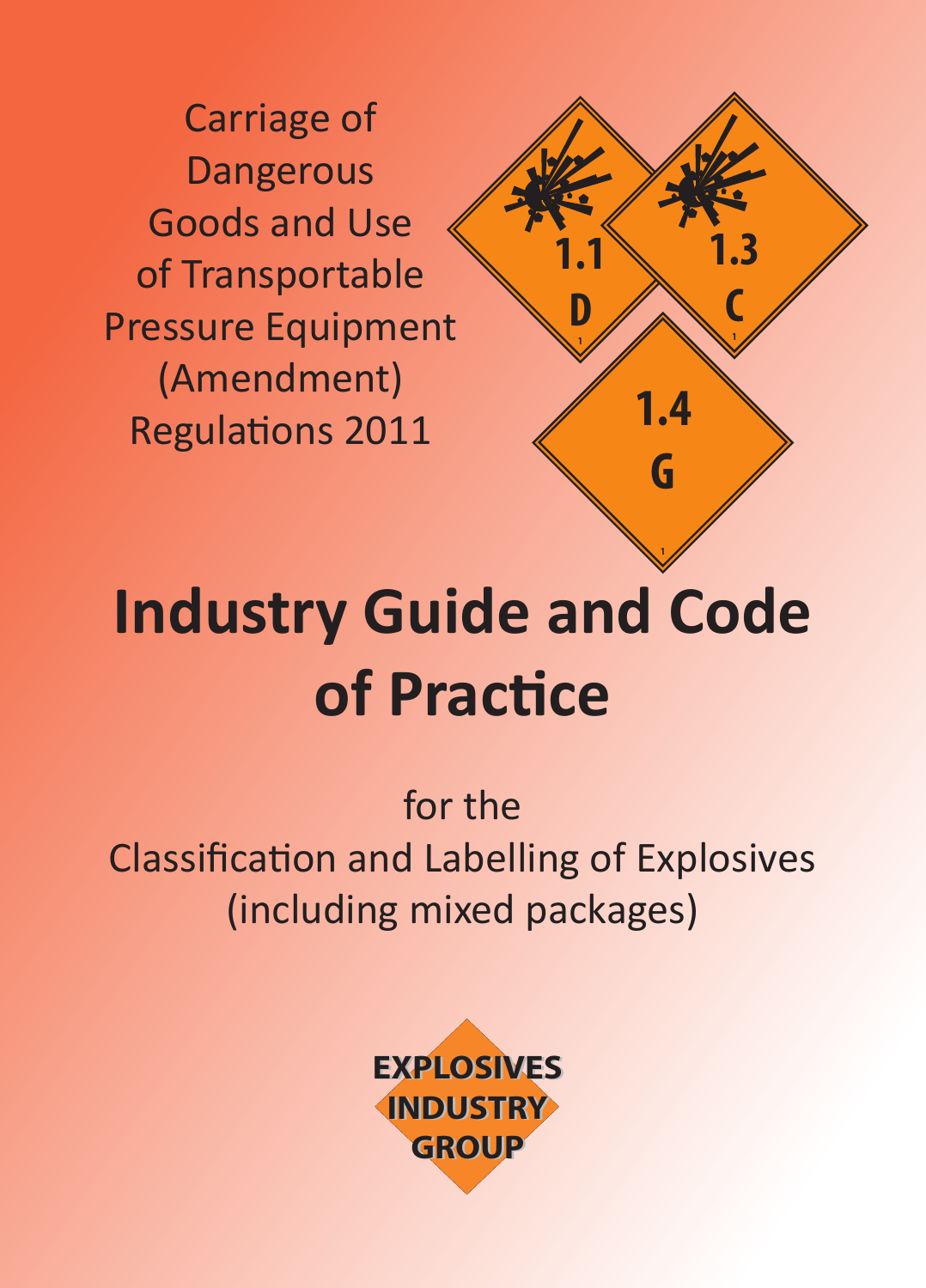*This Guide and Code of Practice only applies formally to the transport of explosives by road as it is only covered by CDG 2011 and ADR. However, in most cases, the classification and labelling provisions of other transport modes (Rail, Inland waterway, by sea or by air) are very similar. You should ensure complience with the requirements of other modes of transport.*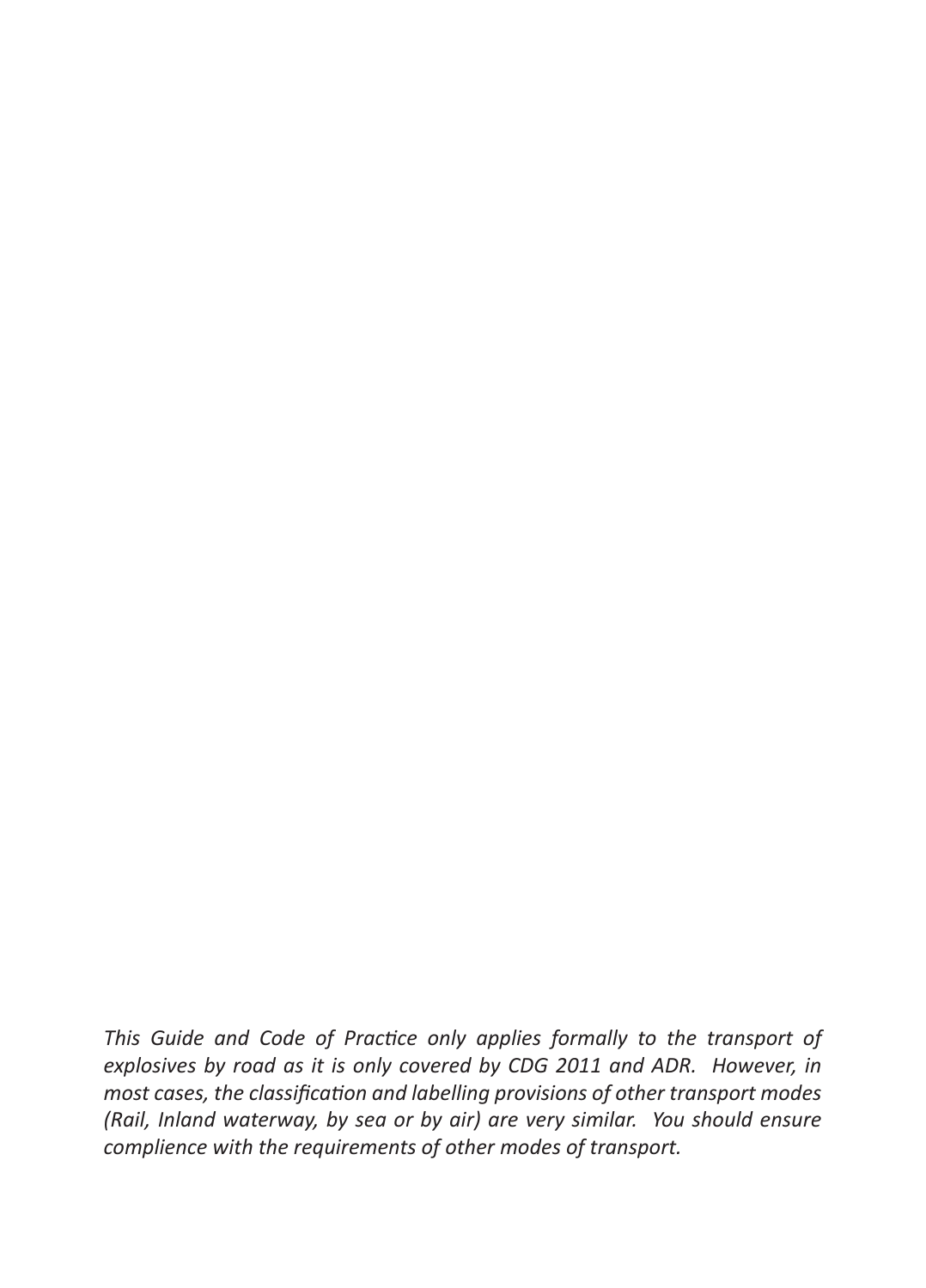## **Introduction**

This Guide has been prepared by a Working Group of the Explosives Industry Group of the Confederation of British Industry (EIG/CBI) in association with the Explosives Policy Branch and the Explosives Inspectorate of the Health and Safety Executive.

The guidance contained in this document represents current best practice within the UK Explosives Industry for the classification, labelling and mixed packaging for carriage of explosives by road; and which follows the principles laid down in the Regulations quoted herein.

The Guide does not carry any legal authority and nor does it replace the provisions of the quoted Regulations, but by following the Guide, persons would normally be compliant with their legal obligations in respect to the matters covered by the Guide.

While every effort has been made to cover the appropriate legislation and accepted good practice to which reference is made in this Guide, neither the CBI nor its servants or agents can accept responsibility for, or any liabilities incurred as a result of, any errors or omissions contained within this document.

Those persons involved in the carriage of explosives by road are responsible for taking their own legal and other advice on the matters contained herein, as they see fit. In this respect, readers are strongly advised to check for any changes in the legislation since the publication of this Guide.

#### **Explosives Industry Group**

Centre Point – London June 2011

ISBN No. 978-0-85201-741-8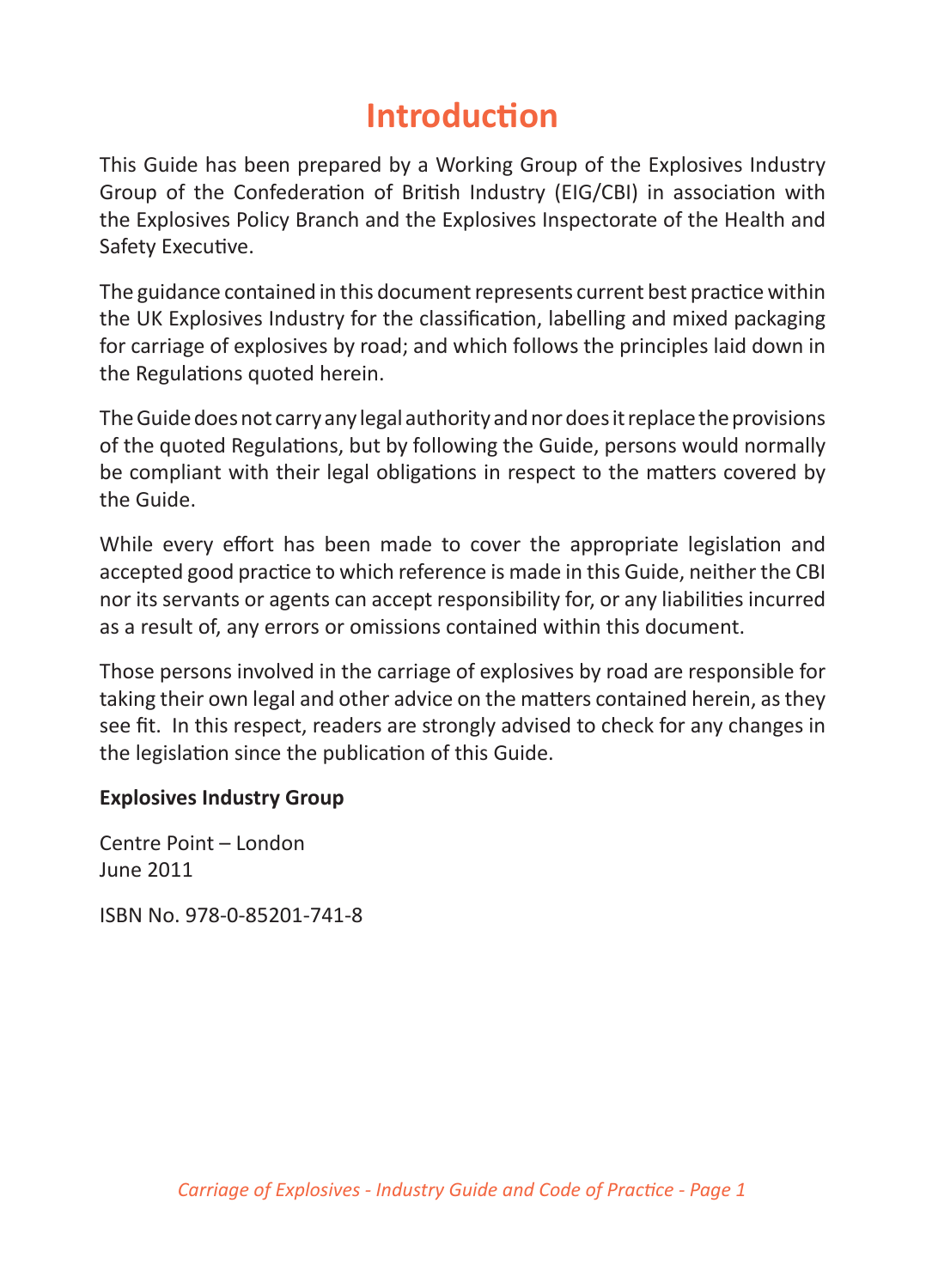This Guide and Code of Practice is also available on the EIG website

http://www.eig.org.uk

Version 2.15 - June 2011

*Carriage of Explosives - Industry Guide and Code of Practice - Page 2*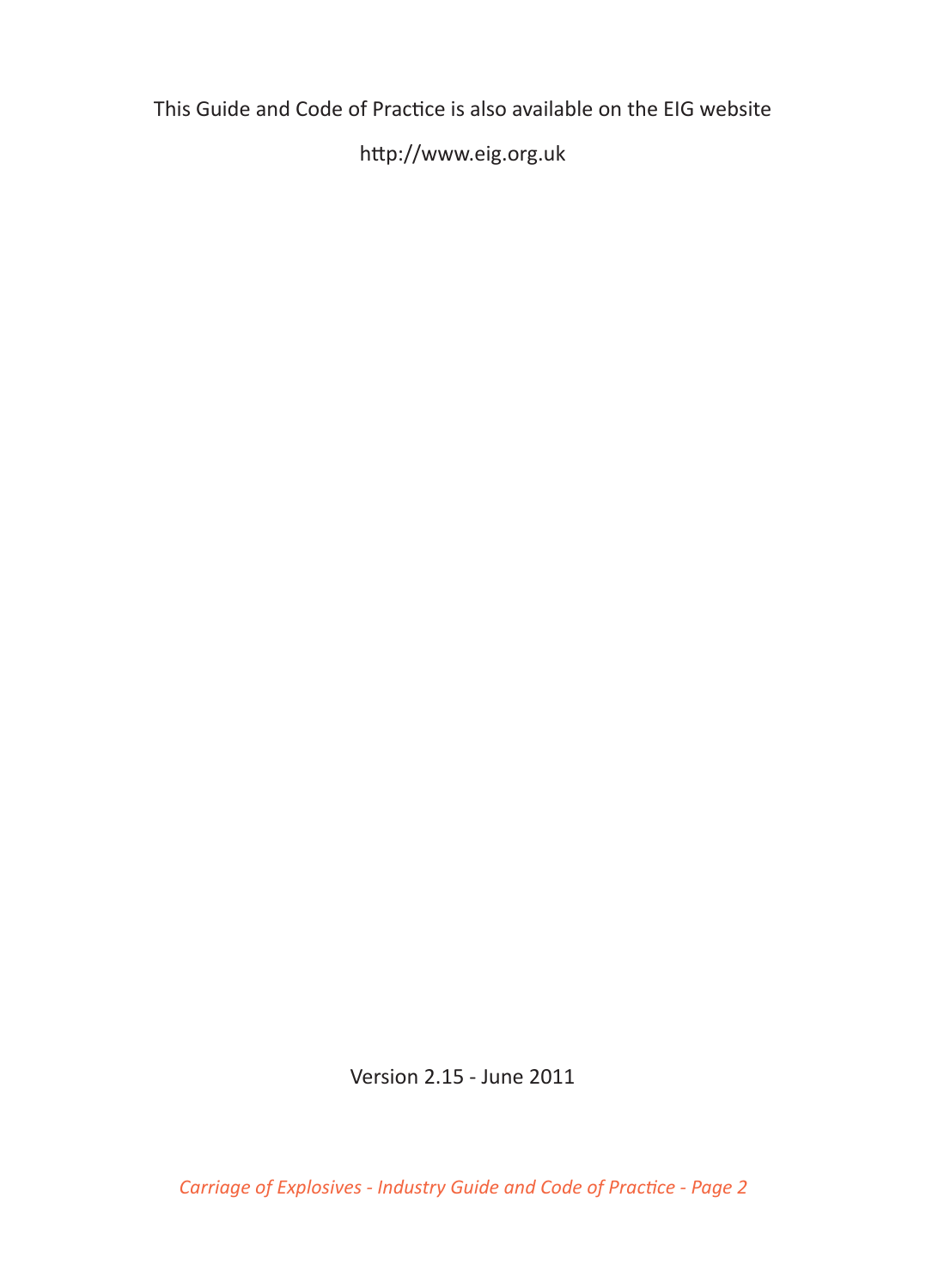**Industry Guide and Code of Practice for the classification and labelling of explosives (including the classification and labelling of mixed packagings) in respect of the Carriage of Dangerous Goods and Use of Transportable Pressure Equipment (Amendment) Regulations 2011 (CDG 2011).**

This document comprises 3 parts:-

- **Part 1**  An Industry Guide to the classification process ...... **Page 4**
- **Part 2** An Industry Guide on mixed packaging ...... **Page 8**
- **Part 3** An Industry Code of Practice on labelling of explosives ...... **Page 12**

Any future changes to the Guide or Code of Practice will be agreed by the Explosives Classification Group (ECG) - a joint working group of HSE, ESTC and Industry.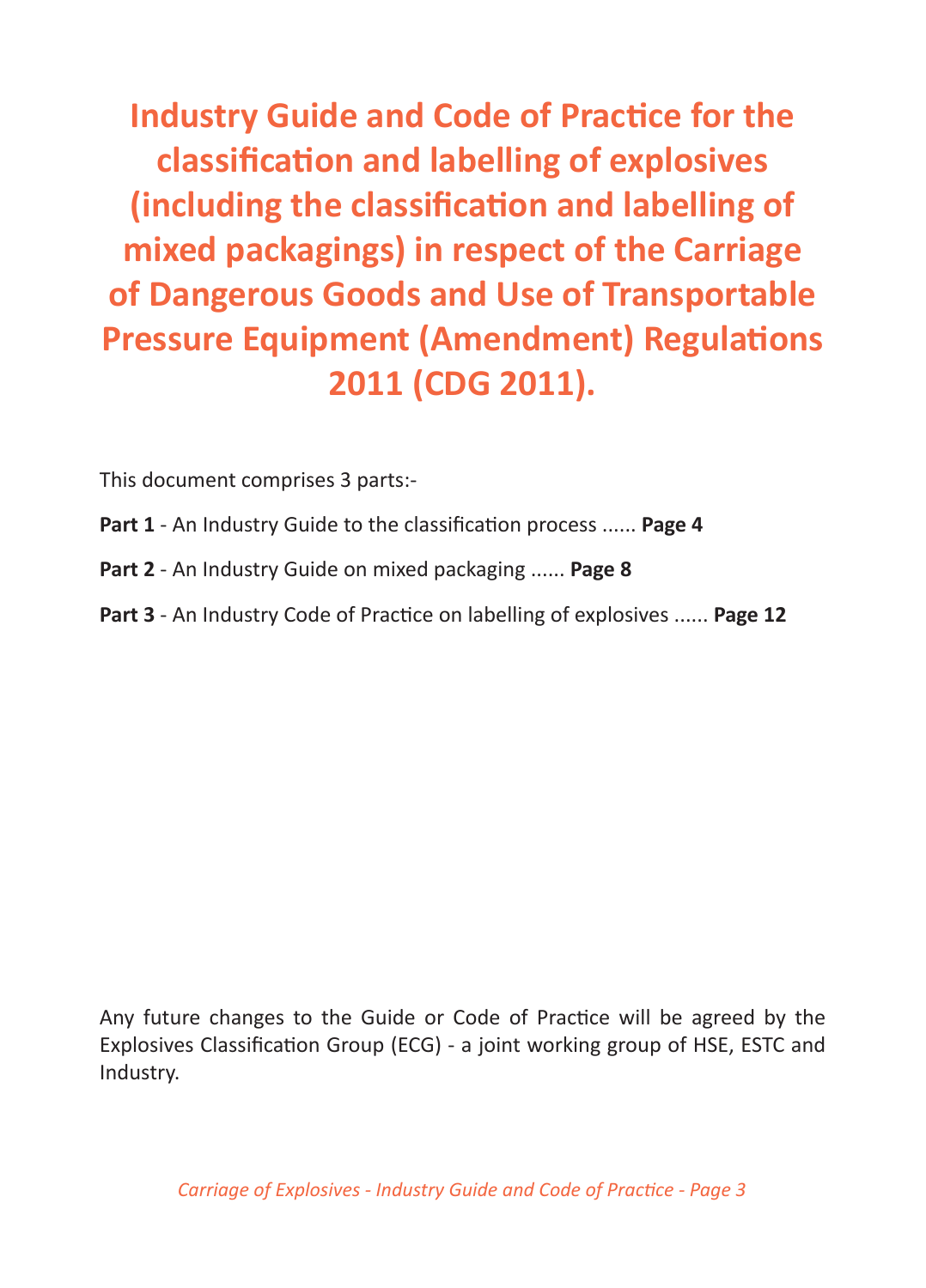# **Part 1 - Industry Guide – Process for classifying explosives**

The European Agreement concerning the International Carriage of Dangerous Goods by Road (ADR) and hence the GB Carriage Regulations (Carriage of Dangerous Goods and Use of Transportable Pressure Equipment (Amendment) Regulations 2011 - CDG 2011) requires that all explosives carried in GB must be classified in accordance with the provisions of ADR Chapter 2.2 and sub paragraphs contained therein.

The future process for the classification of non-military explosives in GB depends on the classification status of the explosive (ie has it already been classified elsewhere) and whether such classification has been carried out by the Competent Authority (CA) of a country that is a contracting party to ADR.

## **Route 1 – Where there is a CAD from a Competent Authority of a contracting party to ADR**

Where an explosive is already classified by the Competent Authority of a contracting party to ADR, no further action is required, provided it conforms to the conditions (including packaging) of the original Competent Authority Document (CAD). A copy of the original CAD should be kept by the importer or the manufacturer and should be available on demand.

The following information should be available in a form that is easily understood by CA inspectors:

- A description of the product so that the CAD can be matched with the product.
- The classification.
- Any special conditions detailed in the CAD, for instance the packaging and the arrangement of items within the packaging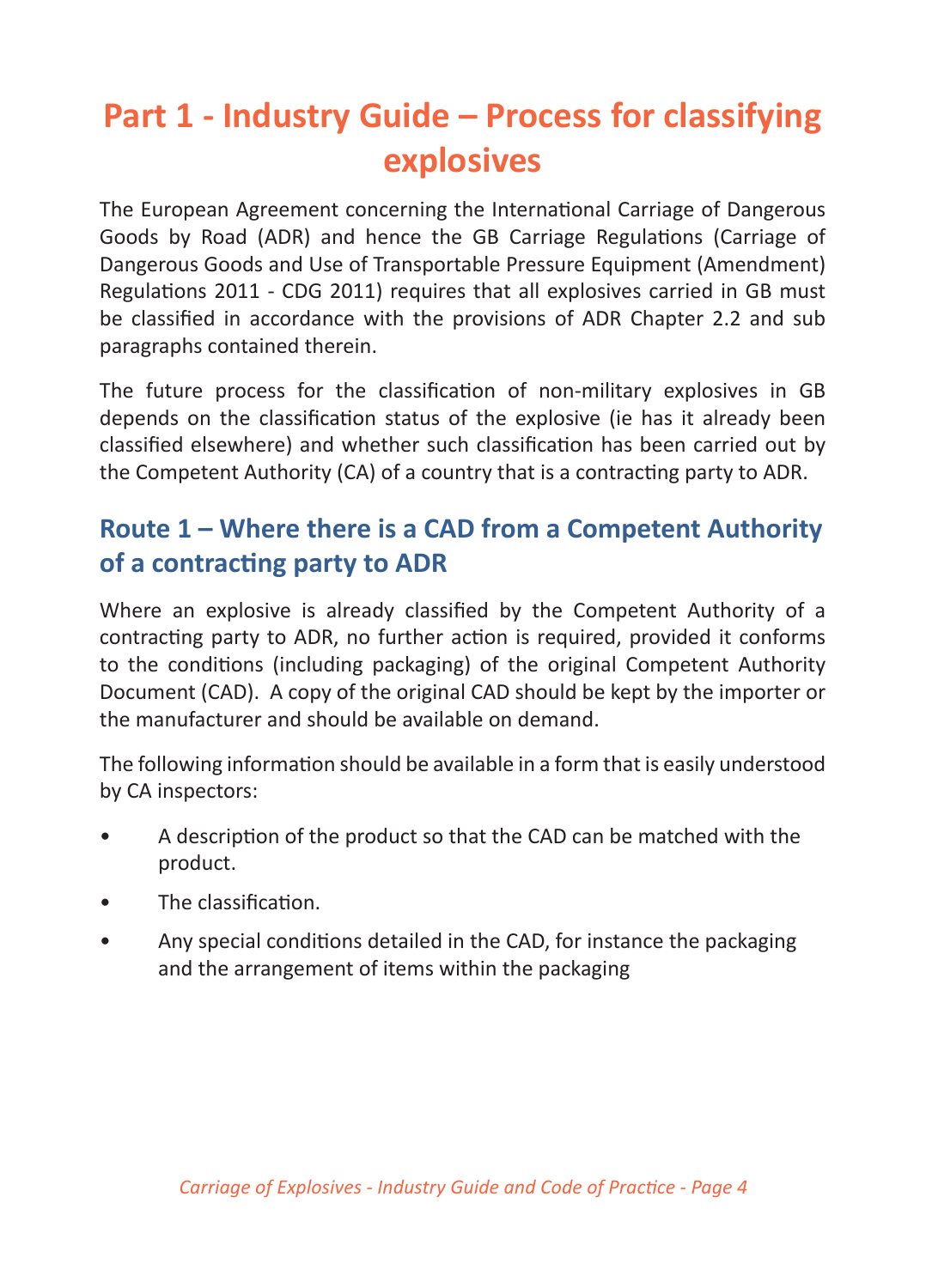## **Route 2 – Where there is a CAD from a Competent Authority of a non-contracting party to ADR**

Where the explosive is already classified by the CA of a country that is **not** a contracting party to ADR, the classification needs to be recognised by HSE as meeting the requirements of ADR. The product must conform to the conditions (including packaging) of the original CAD. A copy of the original CAD with an English translation, along with any additional information necessary to demonstrate compliance with ADR, should be sent to HSE who will issue an appropriate GB CAD to the applicant.

#### **Route 3 – Where there is no CAD**

In the case where there is no existing CAD, then the explosive may be classified by HSE or by another CA.

If classification is carried out by HSE then full supporting data must be provided to HSE in order for the product to be classified. This could be on the basis of:

- Testing in accordance with UN tests.
- Direct analogy.
- The explosive falling within a group agreed by the CA of a contracting party to ADR
- Conformity to the fireworks default list

Alternatively the product could be classified by another CA. If this CA is from a country that is not a contracting party to ADR, then the CAD will need to be recognised by HSE.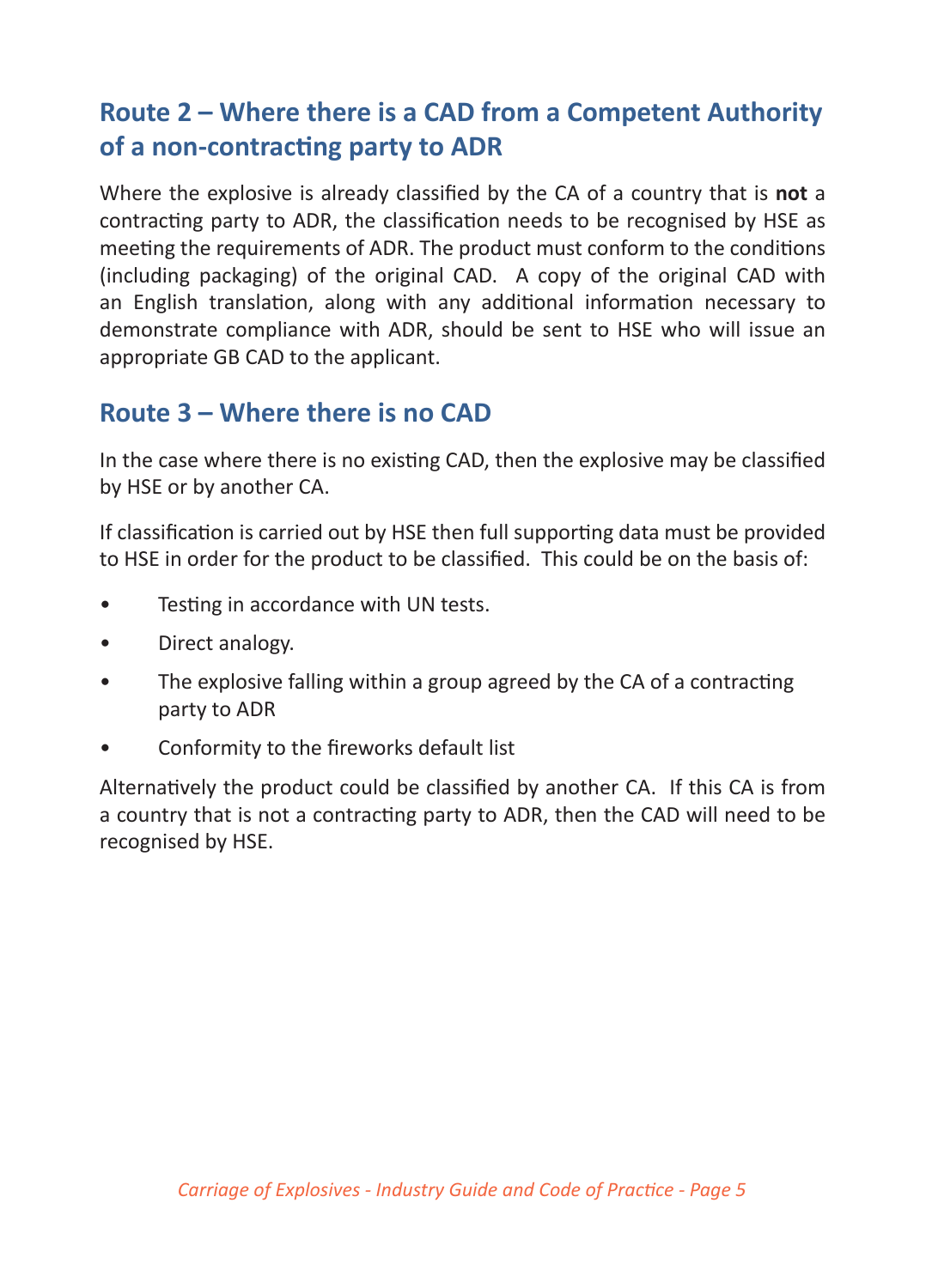#### **Classification - what does this mean in practice?**

Explosives that are carried in Great Britain have to be classified – in this respect nothing has changed by these procedures. ADR does not require that explosives, that have been classified by the CA of a country that is a contracting party to ADR, to be "reclassified" by other ADR CAs and hence no action is required by the importer or manufacturer; other than there is a need to keep a copy, in an easily read and understood form, of the original CAD document including, where appropriate, a copy of the relevant packing certificate.

For unclassified explosives, one possible route is to have the explosive classified by the CA of a country that is a contracting party to ADR – in which case Classification Route 1 then effectively applies.

For explosives that have been classified by the CA of a country that is not a contracting party to ADR, ADR requires classification to be done at the first point of entry into the ADR zone. It therefore may be that an application needs to be made to HSE for classification. However, if the explosive has already been classified by another CA of a country that is a contracting party to ADR, before the explosive is carried within Great Britain, then no further action is required.

Where explosives are subject to other regulatory regimes (e.g. CE marking) it may be that a "one-stop" certification and classification regime is offered by the CA of a country that is a contracting party to ADR.

I**t should be noted that where an item has been classified but where a change has taken place in:**

- **• The item itself**
- **• The packaging**
- **• The configuration of items within the packaging**

**from that detailed in the original CAD, then the classification may have changed and the item will require classification by HSE or a CA from another country that is a contracting party to ADR.**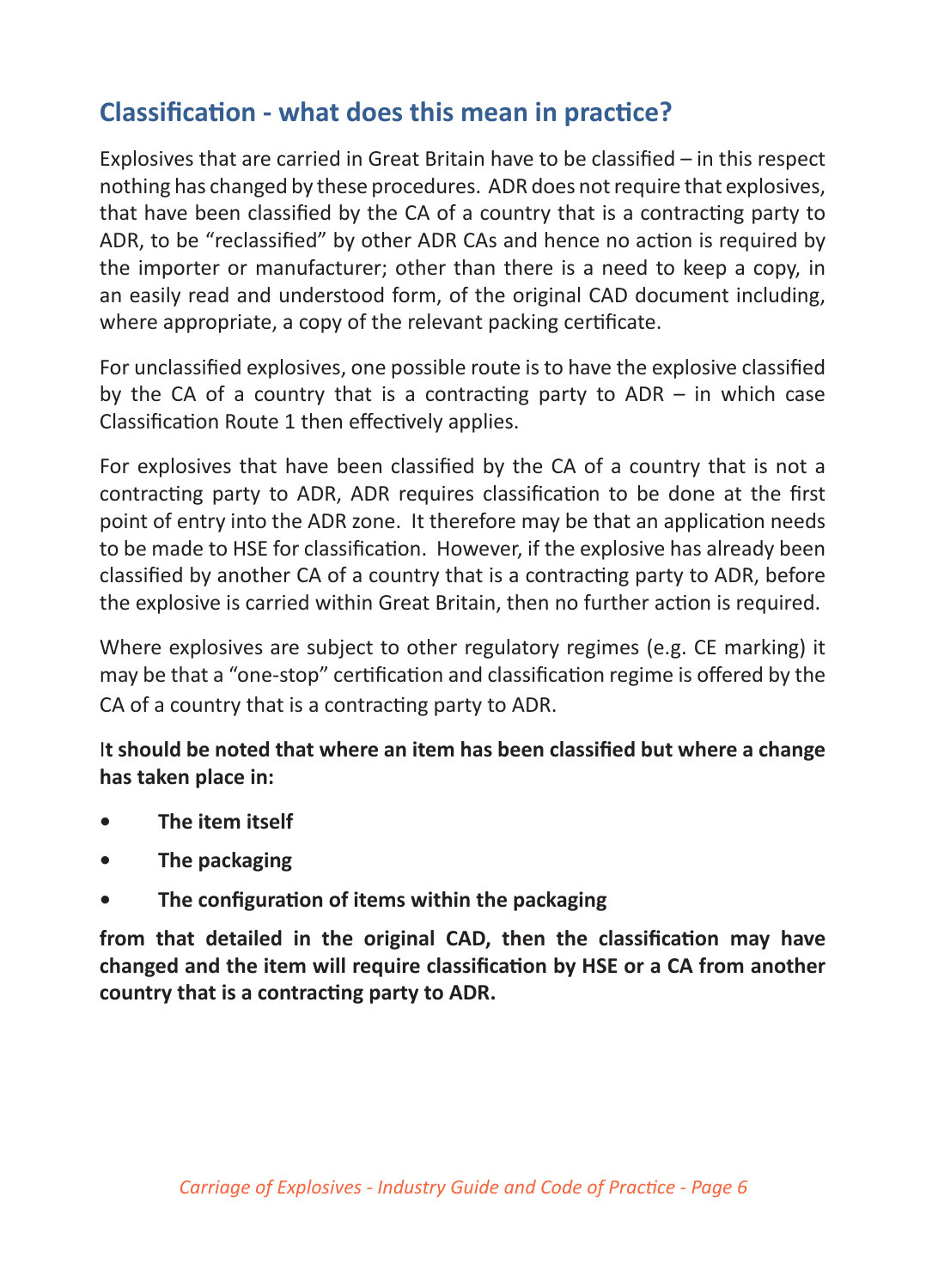#### **Interpretations**

**CAD (Competent Authority Document)** – a document detailing the classification assigned to an explosive, or group of explosives, by a CA. Copies of relevant CADs should be kept by all duty holders under ADR, in a form that is easily understood by CA inspectors and be available on demand.

**Group (sometimes known as "family")** – a number of similar items that fall within specific defined parameters. For example, where there are maximum and minimum Net Explosive Content (NEC), calibre, or other features that have been agreed with a CA allowing such items to be classified on that basis.

**Direct analogy** – First generation comparison with a product which has been classified on the basis of UN testing.



*Carriage of Explosives - Industry Guide and Code of Practice - Page 7*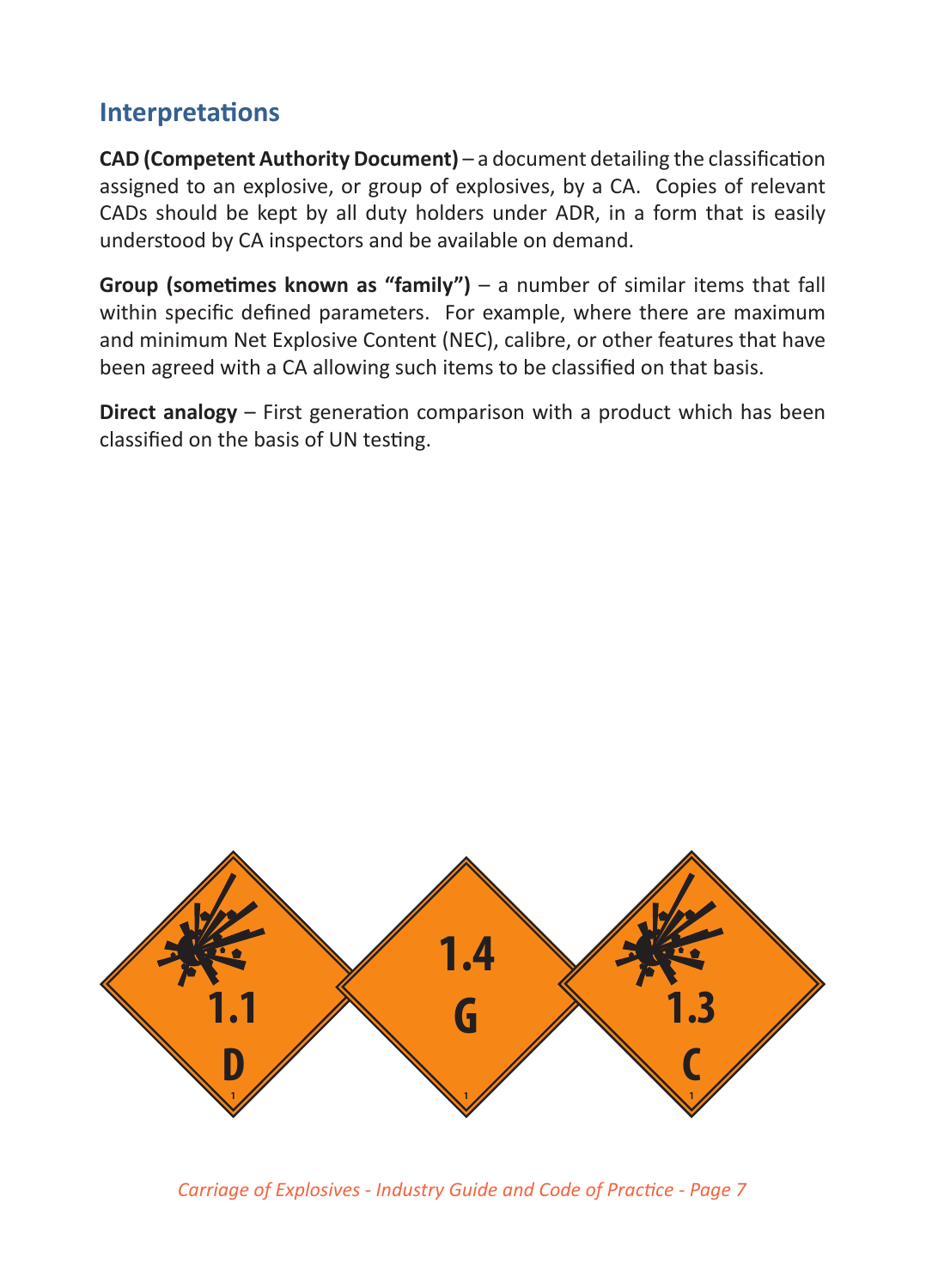#### **Military explosives**

The carriage of explosives by the military is not within the scope of ADR. However, the UK requires all military explosives to be classified and recorded by the Ministry of Defence Explosives Storage and Transport Committee (ESTC) before they are either stored on MoD licensed premises, or transported using MoD transport assets.

Military explosives are defined<sup>#</sup> as those "under the control of the Secretary of State, or otherwise held for the service of the Crown, for the purposes of the Ministry of Defence".

This means that an explosive that is supplied for use by the UK MoD is a military explosive and should be classified by ESTC.

In order to ensure that explosives fall within the definition of military explosives, classification applications to ESTC require that a valid contract number for the explosives is provided. If this is not provided then the explosives are not military and will therefore require classification by HSE or a CA from country that is a contracting party to ADR.

The same item (whether or not in the same packaging) that is not held for the services of the Crown for the purposes of MoD, is not a military explosive and therefore cannot be classified by ESTC. This means that for these non military versions of military explosives, classification will need to be carried out by HSE or a CA from a country that is a contracting party to ADR.

The ESTC classification process therefore remains a requirement for explosives that have been previously classified by HSE or another competent authority and providing a copy of the existing CAD as evidence to support the application will greatly assist the process. For explosives that have not been previously classified, the established process will remain and test data or other supporting evidence will be required for ESTC to process the application.

# - the full definition is in the Carriage of Dangerous Goods and Use of Transportable Pressure Equipment (Amendment) Regulations 2011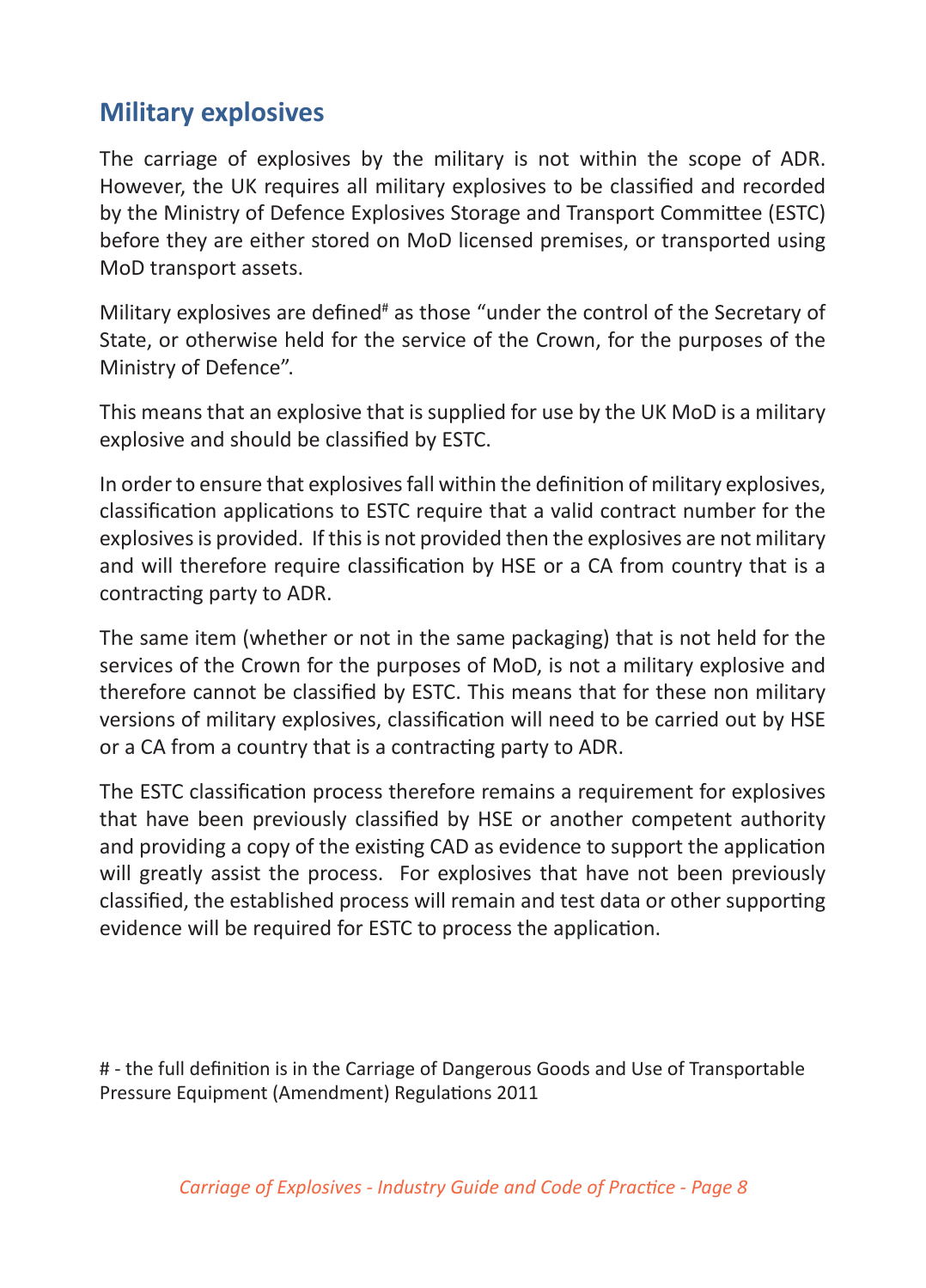## **Part 2 - Industry Guidance - Mixed packaging**

This guidance covers the mixed packaging provisions of ADR which apply to explosives. It details parts of ADR that should be considered when working with mixed packages. You should be aware that there are other duties in ADR that also need to be complied with.

ADR MP21, MP22, MP23 and MP24 require account to be taken of a possible amendment of the classification of packages in accordance with ADR 2.2.1.1 i.e. the requirement for classification of explosives. Duty holders should pay particular attention to:

- MP21 (a) (i); MP 22 (a); MP23 (a) the assessment of the package with respect to ensuring that the means of initiation will not function under normal conditions of carriage.
- MP21 (a) (iii) the assessment of whether or not the accidental functioning of the means of initiation causes an article to explode under normal conditions of carriage.
- MP24 the masses are only allowed within the constraints of the packaging mark etc.

Unless explicitly required by ADR, there is no general requirement to seek a unique classification for mixed packages of certain classified explosives (namely, fireworks<sup>1</sup>, pyrotechnic articles<sup>2</sup> and certain other items<sup>3</sup>). For these explosives the requirements of Special Provision MP24 and the table following MP24 shall be applied.

For fireworks the consignor of the package must assign a suitable hazard classification to the resulting mixed package. In general, the sequence 1.1>1.2>1.3>1.4 applies. The package must be suitably labelled and described on the transport documentation.

- 1 UN 0333, 0334, 0335, 0336 and 0337
- 2 UN 0428, 0429, 0430, 0431 and 0432
- 3 UN 0012, 0014, 0027, 0028, 0044, 0054, 0160, 0161, 0186, 0191, 0194, 0196, 0238, 0240, 0312, 0373, 0405, 0505, 0506 and 0507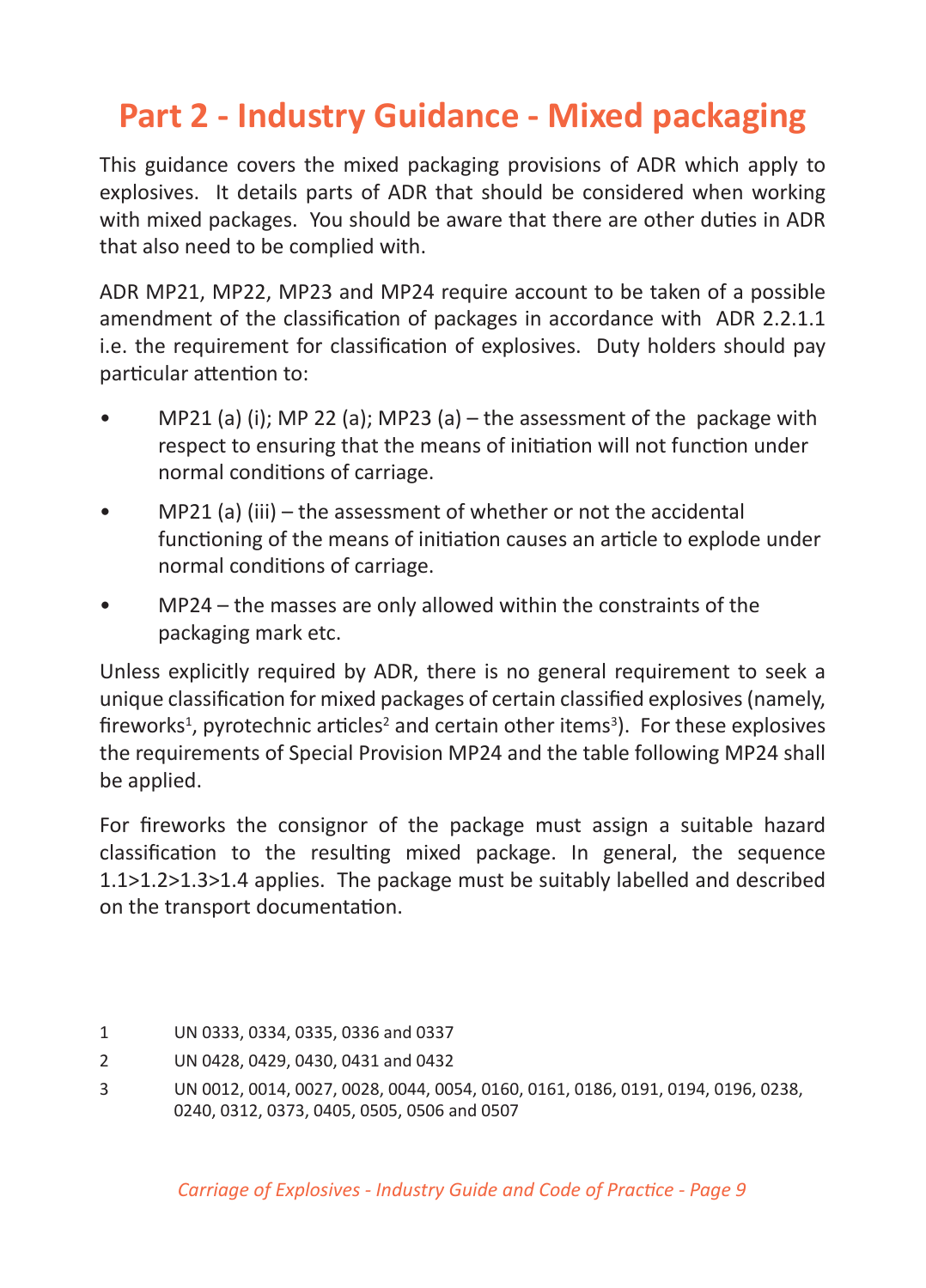In general, duty holders should consider the following points:

- It is critical to identify whether or not the allocation of a hazard division is inherent to the article or has resulted from a particular method of packaging/arrangement of articles within packaging. This is likely to be particularly important for 1.4 articles, especially those in 1.4S
- To assess whether or not the requirements of the relevant packaging methods of the mixed articles are compatible
- To take account of any provisions relating to packaging required by the competent authority as stated on the CADs of the items being packaged together
- The potential for additional adverse effects caused by mixing articles  $$ particularly those that could produce a localised shock effect capable of disrupting the casings of other, different, articles also present within the package
- If the classification is likely to require a hazard division other than the most severe of the individual articles/substances mixed in the package then the duty holder should seek expert advice (for instance their DGSA) on the way to proceed
- Whether or not the packagings will retain their structural integrity if they contain a mix of different types of explosives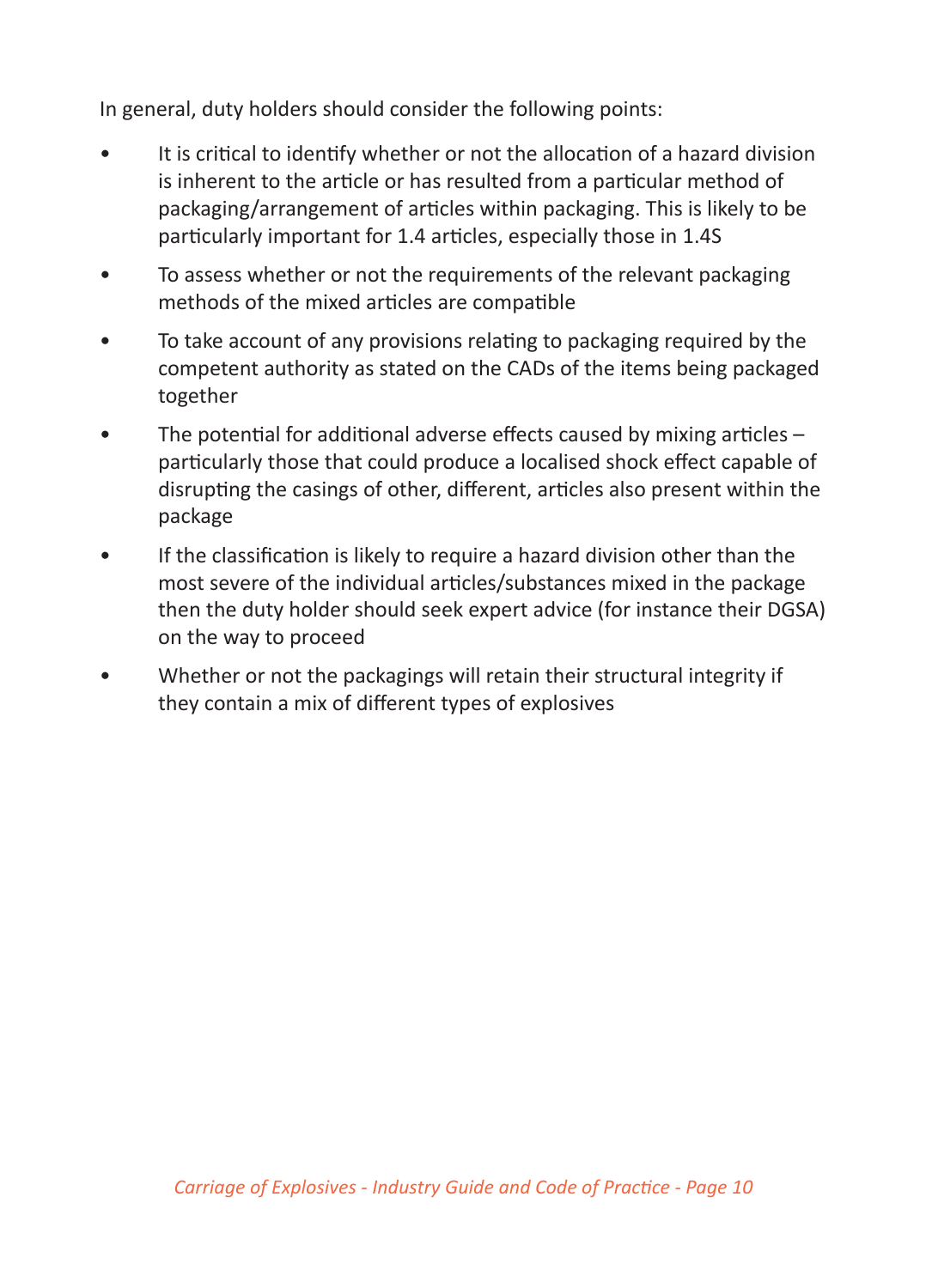The following guidance on compliance should also be noted:

The details of the explosives on transport documents should use the text

#### **Mixed contents packed in accordance with ADR Special Packing Provision MP 21/MP22/MP23/MP24\***

*(\* delete as applicable)*

- Consignors must ensure that all the requirements of CADs for the individual explosives are complied with
- That the packaging certificate for the package being used, permits mixed packaging (some packaging certificates explicitly detail permitted contents)
- For mixed packages of fireworks classified by the "default" classification system, the most hazardous classification of the individual types applies and the package should be labelled with an appropriate hazard warning symbol.
- For mixed packages of other explosives, the package should be labelled with hazard warning symbols for the different hazard classifications of its contents (if applicable)

Consignors must ensure that any changes to the method of packaging that could affect safety for transport are considered  $-$  e.g. packing black powder with primers and smokeless powder. If, as a consequence, an explosive is no longer safe to transport in that packaging then reclassification is necessary.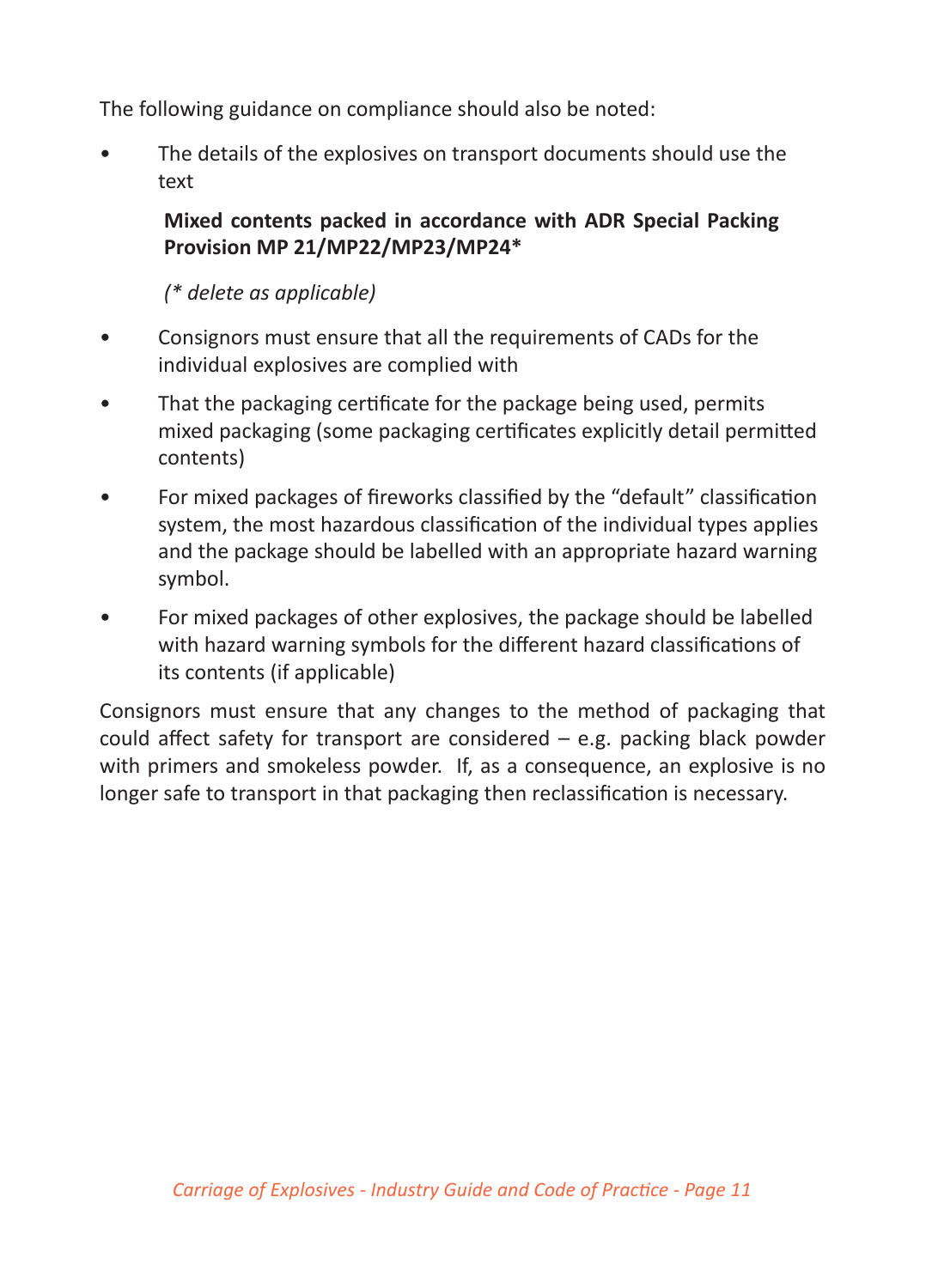#### **Mixed packagings - what does this mean in practice?**

Consignors will need to have evidence that each individual article contained in a mixed package has been classified and that an appropriate assessment of the safety for carriage and the hazard division of the mixed package has been made.

For firework display companies, firework retailers and manufacturers and distributors of theatrical pyrotechnics and others who consign packages containing explosives of the UN numbers shown, ADR explicitly allows mixed packaging.

It is important to note that account shall be taken of any possible change in classification as a function of the mixed packaging – whether this is to a "higher" or "lower" classification.

Consignors must assure themselves that the package is appropriately labelled and that it is transported correctly according to the hazard presented.

In addition the consignor must ensure that the packaging used is certified for such mixed packaging and that the items packed within it are permitted within the packaging.

In all cases the consignor must ensure that the hazard arising from mixed packing is adequately assessed and that by carrying out mixed packing the hazard has not been inadvertently increased. In many cases this will be achieved by simply ensuring any voids in the resulting package are filled, so as to prevent the contents being affected during the transport process.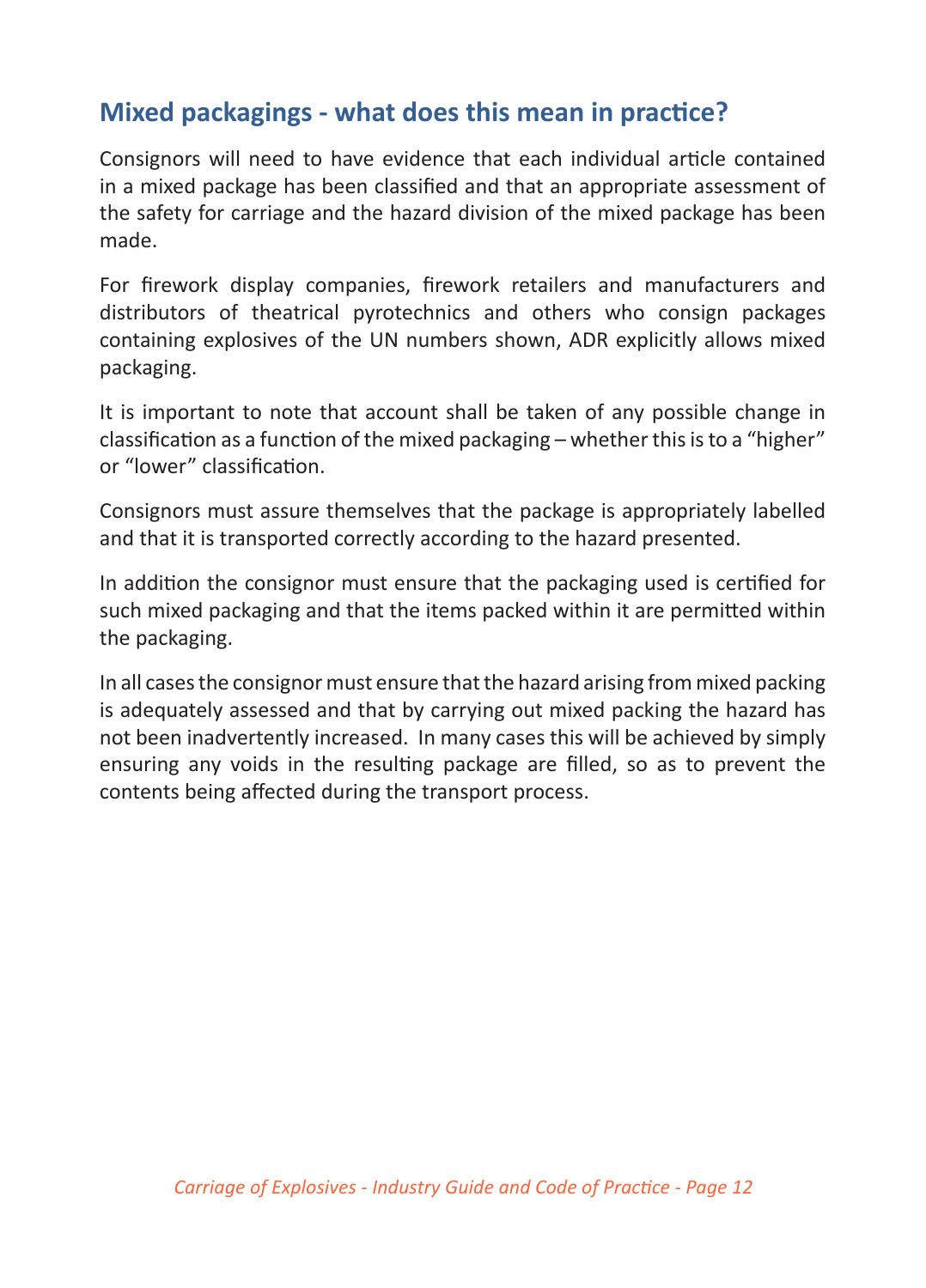# **Part 3 - Industry Code of Practice – Labelling of explosives**

This Code of Practice is designed to reduce the burden on explosives businesses without compromising explosives safety or security. The responsibility for complying with this Code rests with those involved in the carriage of explosives and it is expected that there will be voluntary compliance with this Code.

On 1 July 2011, the Classification and Labelling of Explosives Regulations 1983 (CLER) were revoked by the Carriage of Dangerous Goods and Use of Transportable Pressure Equipment (Amendment) Regulations 2011 (CDG 2011). Explosives classification will then be carried out under CDG which implements ADR in GB.

The three regulations in CLER that concern the labelling of the inner and outer packaging of explosives will be taken forward by this industry code of practice. Whilst there is no longer a requirement in law to label packaging in accordance with CLER, there are other legislative requirements for the labelling of explosives packages. This code details continuing legal requirements regarding labelling and record-keeping, as well as other measures that will assist industry in handling explosives efficiently, safely and securely.

Many of the labelling requirements in CLER were existing industry practice (for instance, the identification of package contents by commercial name, number etc). There are also legislative requirements concerning the labelling of explosives and their packaging. These include:

- ADR itself and the UK Carriage Regulations (CDG 2011)
- Pyrotechnic Articles (Safety) Regulations 2010
- Chemicals (Hazard Information and Packaging for Supply) Regulations 2009 (CHIP4)
- Classification Packaging and Labelling of Dangerous Substances Regulations 1984 (CPL)
- Classification, Labelling and Packaging Regulations (CLP)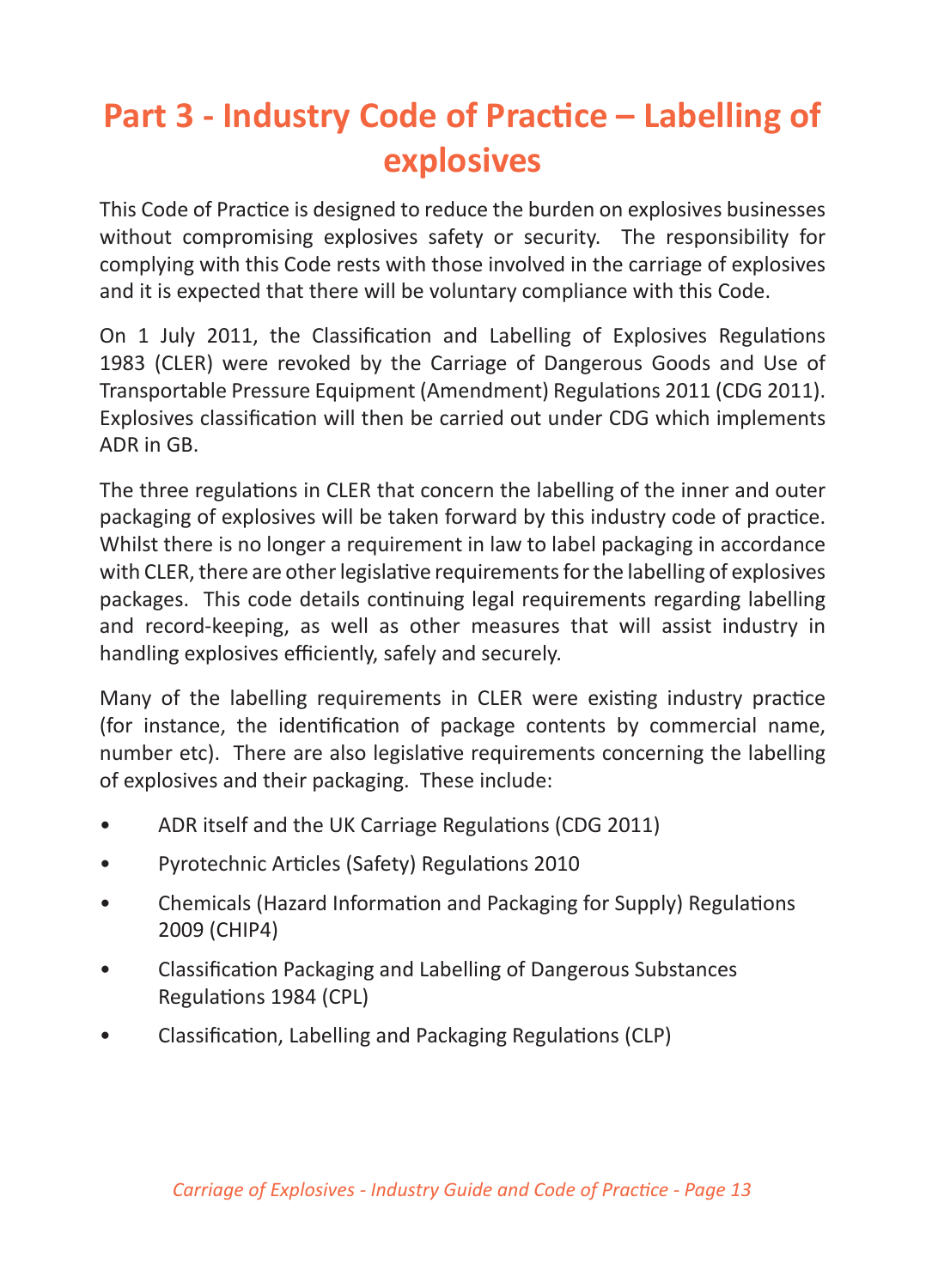The guide to CLER recognised that it is neither practical nor sensible to label explosives at the point of use or for many explosives (e.g. fireworks) after sale from a retailer. However, the labelling of explosives and its packaging can be extremely useful in ensuring compliance with other legislative requirements, e.g. storage in accordance with a licence or registration under MSER.

Labelling is also a responsible and easy way for duty holders to provide safety and security information to those keeping and using explosives, so that they can comply with the law, e.g. the Control of Explosives Regulations 1991 (COER) requires various items of information to be recorded and kept.

### **Labelling - what does this mean in practice?**

If you continue to comply with the labelling of explosives packaging requirements that were in place before 1 July 2011, then you will be meeting the requirements of this Code of Practice.

All explosives packages should be durably labelled with the following information:

- The packaging mark
- The proper shipping name
- The 4 digit UN classification code
- The appropriate UN hazard label (diamond)
- The name and address or monogram of the manufacturer/importer

For certain explosives (listed overleaf) the package should also be labelled with the following information

- The Net Explosive Content (NEC) of the package
- The number of items in the package
- The month and year of manufacture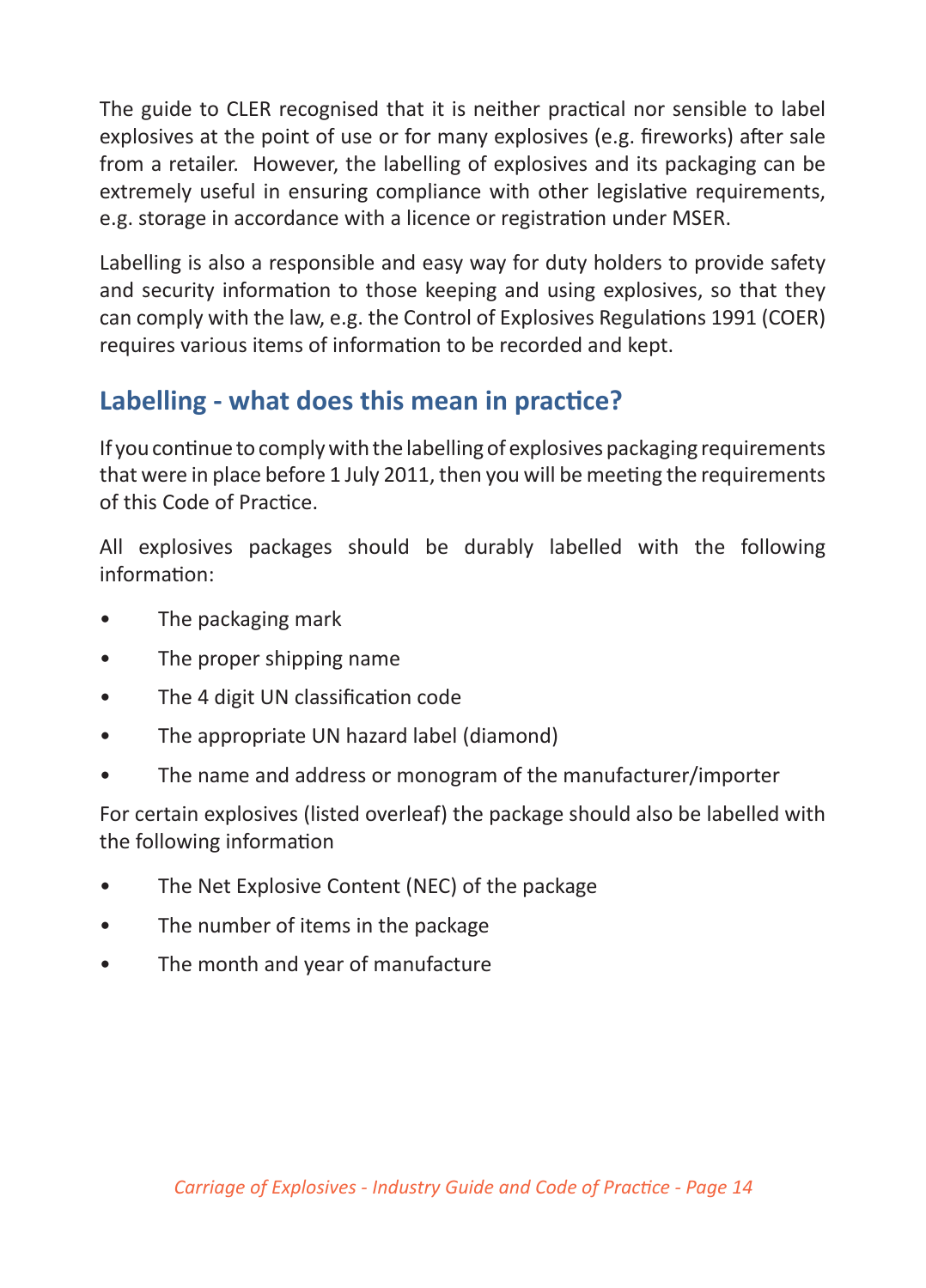#### **List of UN numbers for additional labelling requirements**

The following UN numbers require additional labelling

UN 0027, 0028, 0029, 0030, 0042, 0048, 0059, 0060, 0065, 0066, 0072, 0074, 0079, 0081, 0082, 0083, 0084, 0099, 0101, 0103, 0104, 0105, 0106, 0107, 0113, 0114, 0118, 0121, 0124, 0129, 0130, 0133, 0135, 0143, 0144, 0146, 0147 , 0150, 0151, 0159, 0160, 0161, 0173, 0190, 0204, 0208, 0209, 0220, 0224, 0226, 0241, 0225, 0237, 0248, 0249, 0255, 0257, 0266, 0267, 0268, 0282, 0283, 0288, 0289, 0290, 0296, 0314, 0315, 0325, 0331, 0332, 0340, 0341, 0343, 0342, 0349, 0350, 0351, 0352, 0353, 0354, 0355, 0356, 0357, 0358, 0359, 0360, 0361, 0367, 0374, 0375, 0382, 0383, 0384, 0388, 0389, 0390, 0391, 0392, 0393, 0408, 0409, 0410 0411, 0433, 0439, 0440, 0441, 0442, 0443, 0444, 0445



*Carriage of Explosives - Industry Guide and Code of Practice - Page 15*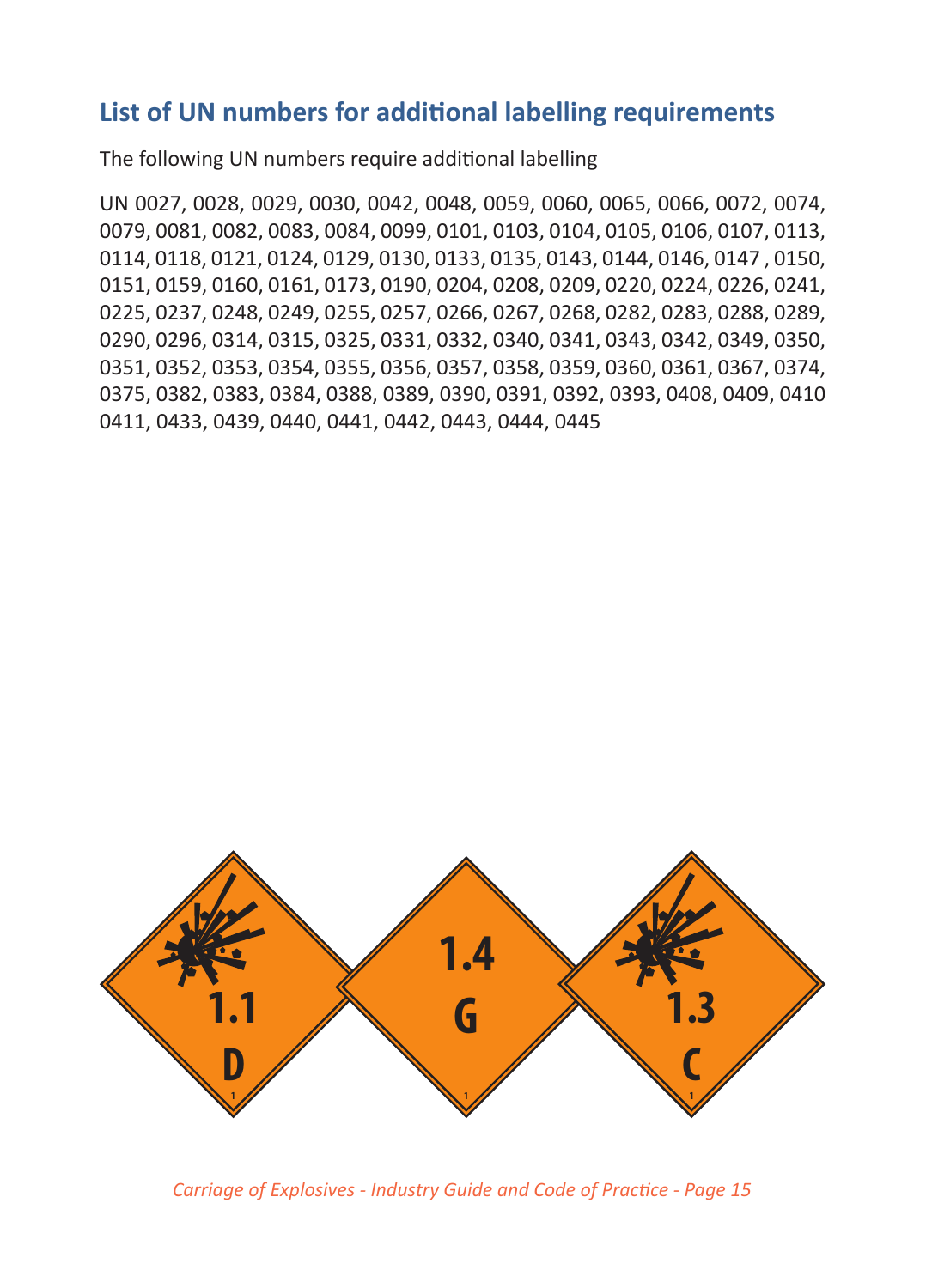*Carriage of Explosives - Industry Guide and Code of Practice - Page 16*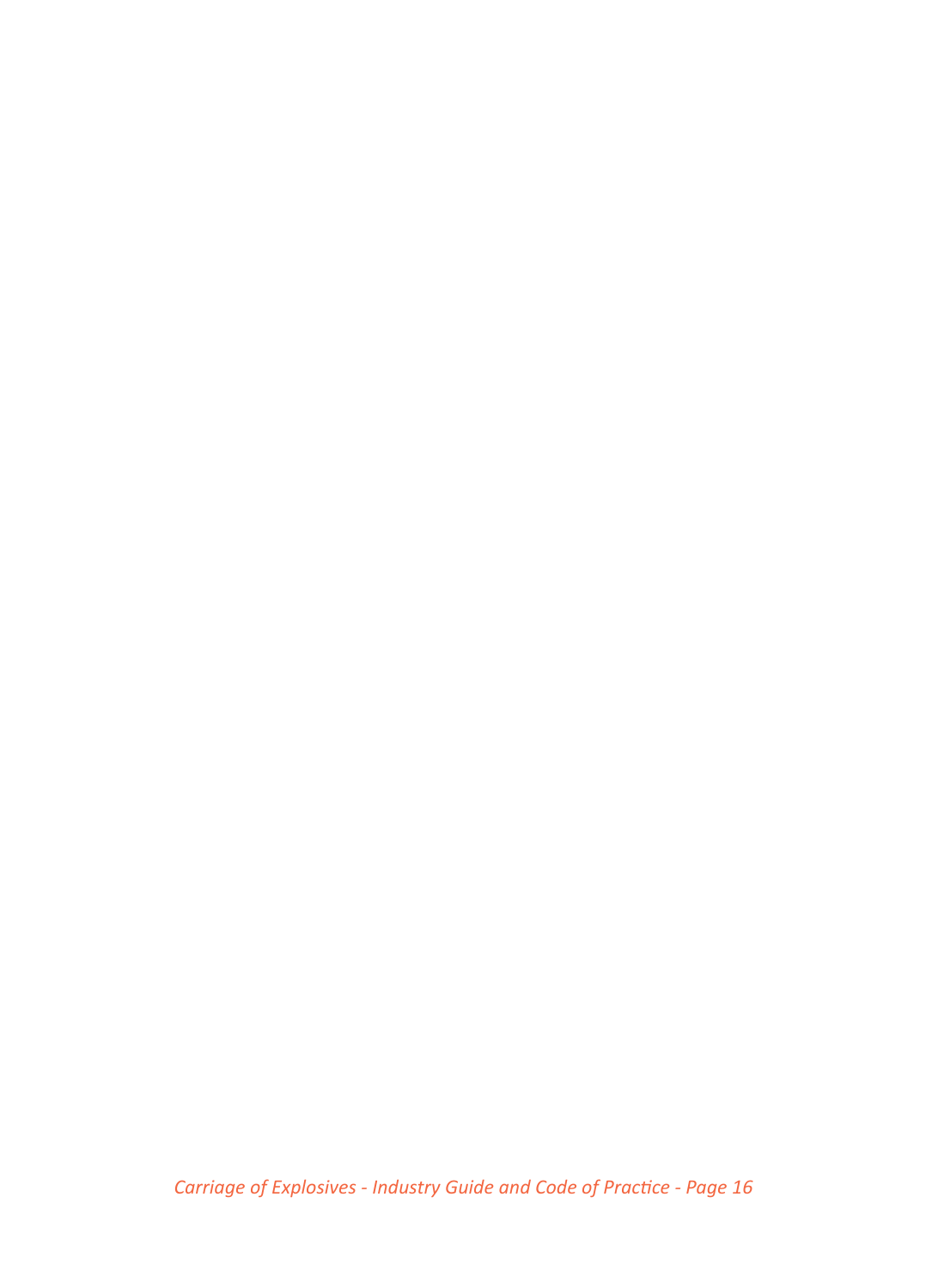## **The Explosives Industry Group**

The Explosives Industry Group of the CBI (EIG/CBI) exists to promote safety in the Industry, by the development of best practice techniques; to disseminate information on explosives safety matters and impending legislation and to represent the interests of its Members, both nationally and internationally, to the highest authorities.

EIG was established in 1984 as a Sector Group within the CBI, the UK's leading business organisation, speaking for some 240,000 businesses that together employ around a third of the Private Sector work force in the UK. The CBI takes briefs from EIG as required, to represent them at the highest possible echelons in Government.

EIG publishes Guides on various topics aimed at achieving the best possible safety measures across a range of subjects. EIG has a membership comprising all sectors of the explosives industry, from explosives' manufacturers (both military and civil), explosives' storage companies, Pyrotechnic and Firework companies, explosives' transporters and shippers; off shore explosives operators, AWE, BAE Systems, MoD (ESTC) and QinetiQ. EIG is not a Trade Association.

#### **Contact Details:**

Brig Charles Smith GM Tel: 0207 395 8063 Fax: 0207 497 2597 email: charles.smith@cbi.org.uk website: http://www/eig.org.uk